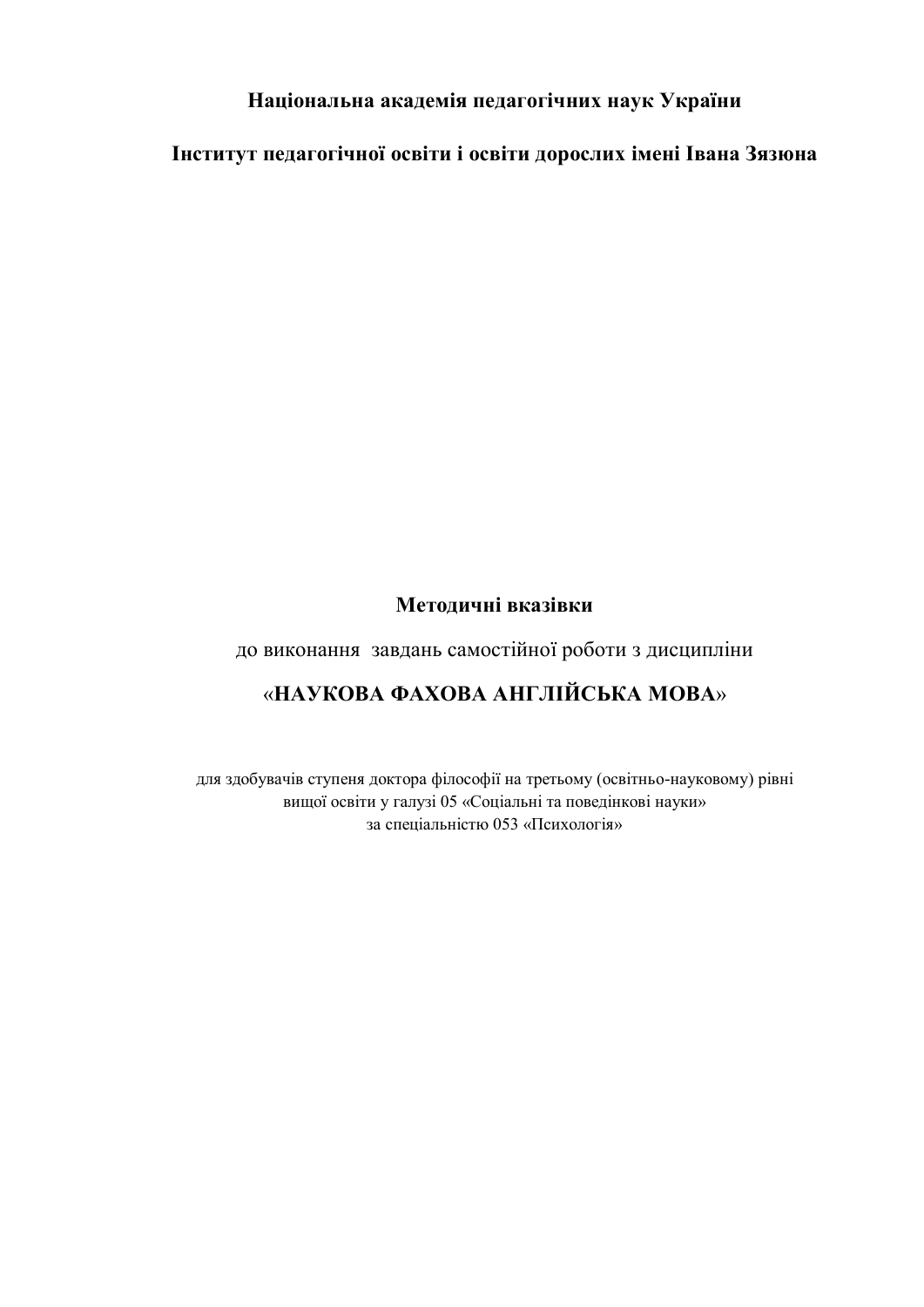# **Тема 1. Правила транслітерації та вимови іноземних імен**

### **Завдання для самостійної роботи**

- 1. What are the rules of transliteration?
- 2. What are the rules of pronunciation of proper names?

#### **Завдання для самоконтролю**

Write in English the names (first and last) of your classmates. Compare and discuss your versions with a partner

### **Література**

- 1. О.М. Ільченко. Англійська мова для науковців. К., 1996. 243 с.
- 2. В.С. Слепович**.** Пособие по английскому академическому письму и говорению = Academic Writing and Speaking Course Pack  $/B$ . С. Слепович, О . И . Вашкевич , Г . К . Мась ; под ред . В . С . Слеповича . – Минск : ТетраСистемс , 2012. – 176 с .

# **Тема 2. Лексичні одиниці наукових текстів**

### **Завдання для самостійної роботи**

- 1. What are the two keys to a good description?
- 2. What are some different kinds of space order?
- 3. How can you help your reader "see" what you have described?
- 4. What does an adjective do?
- 5. Where are two places in a sentence that you can find adjectives?

6. What is special about cumulative adjectives? Do you put commas between cumulative adjectives?

7. How are coordinate adjectives different from cumulative ones? Do you put commas between coordinate adjectives?

8. What is a prepositional phrase?

9. What are two types of prepositional phrases and what do they do?

l 0. How can you use prepositional phrases to improve your writing?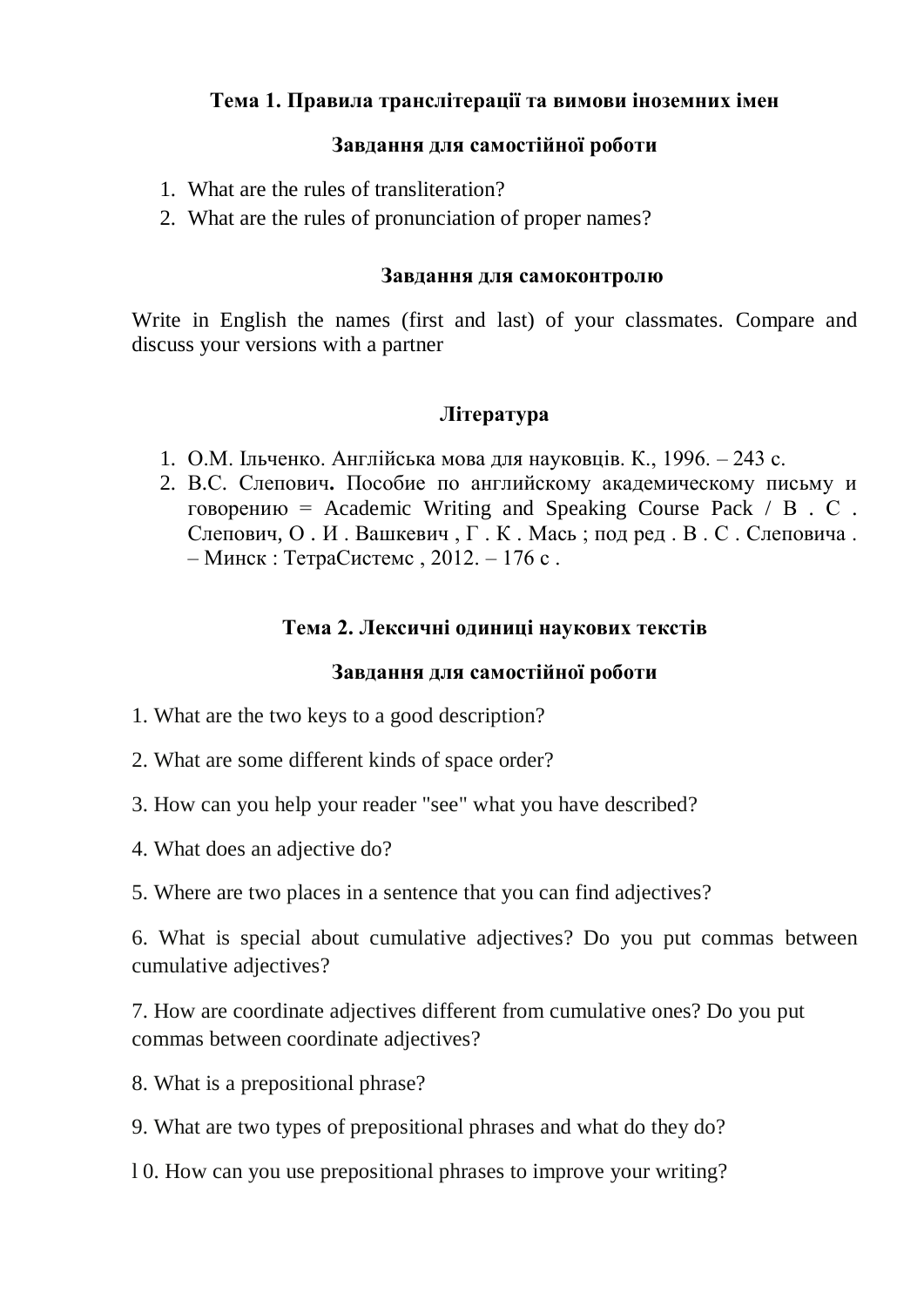Write a paragraph in which you describe a place that is special to you, or choose one of these topic suggestions.

### **Література**

- 1. Т. В. Яхонтова. Основи англомовного наукового письма: Навч. посібник для студентів, аспірантів і науковців. - Вид. 2-ге. - Львів: ПАІС, 2003. - 220 с.
- 2. K. Cox, D. Hill. English for academic purposes. Pearson education, Australia. – 2004. – 157 p.
- 3. А. D. Porter. Check your vocabulary for academic English. Black Publisher,  $2007. - 81$  p.

### **Тема 3. Граматичні особливості написання наукових текстів**

### **Завдання для самостійної роботи**

- 1. What is a paragraph?
- 2. Can a paragraph discuss more than one topic?
- 3. What are the three parts of a paragraph?
- 4. Where do you write the title of a paragraph?
- 5. What is indenting?
- 6. What are margins?
- 7. What is a sentence?
- 8. What is a subject? What is a verb?

9. Do sentences in English always ·have a subject? What is the only exception to this rule?

l 0. Do sentences in English always have a verb? Are there any exceptions

to this rule?

11. Do sentences in English always have an object?

12. What are six rules for capitalizing words in English?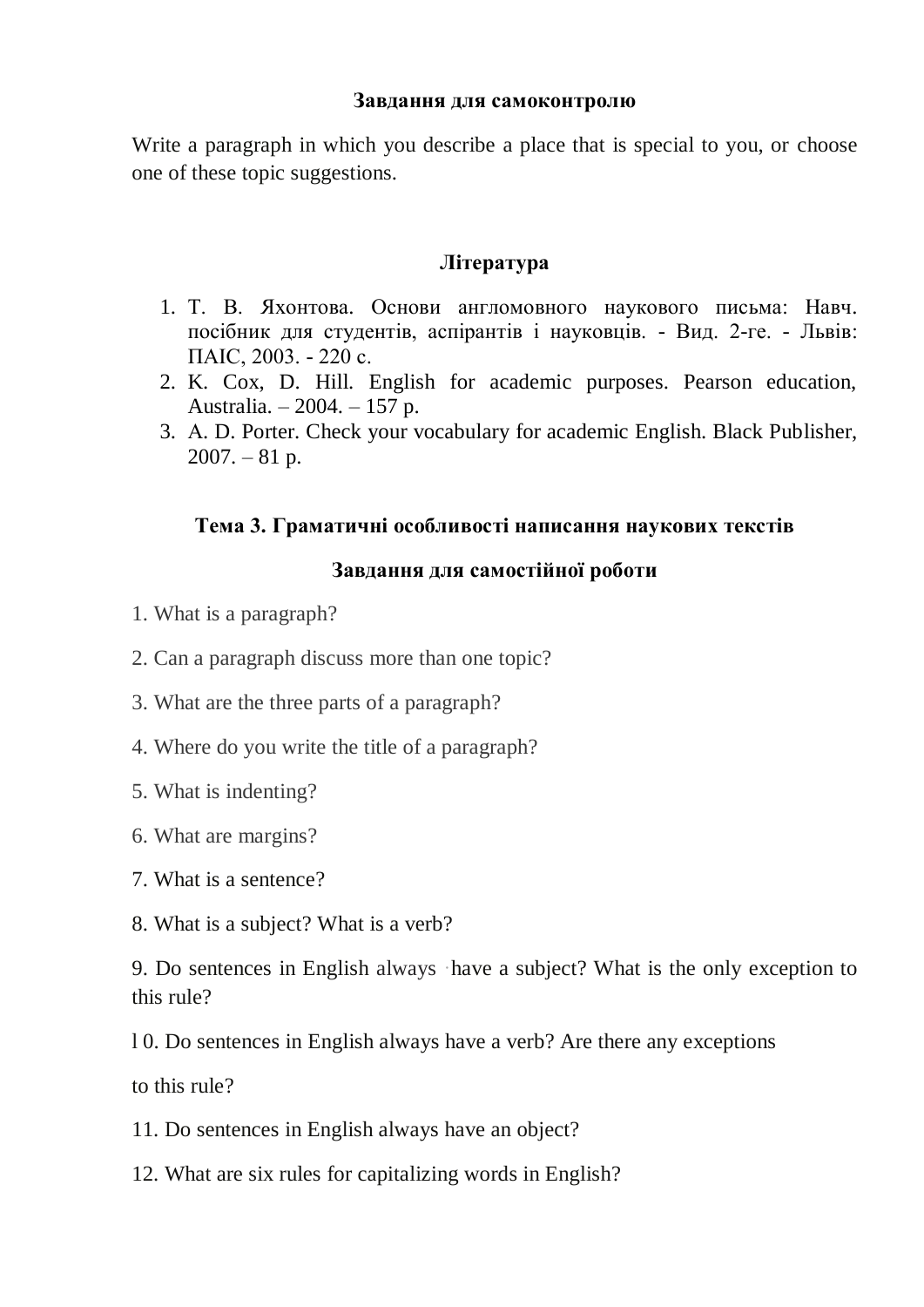- 13. What is a simple sentence?
- 14. What are four simple sentence "formulas"?
- 15. What kind of ideas do you connect with *and?*
- 16. When do you use *or?* (Give two answers.)

Choose a topic and write it at the top of a piece of paper. Then write whatever sentences come into your mind about the topic. Write horizontally across the paper as you do when you write a letter.

Don't worry about grammar, spelling, or punctuation, and don't worry about putting your ideas into any kind of order. You don't even have to write complete sentences. Just write everything that comes into your mind about your topic. If you can't think of an English word, write it in your own language. The goal is to keep writing without stopping for about ten minutes or until you run out of ideas.

#### **Література**

- 1. Т. В. Яхонтова. Основи англомовного наукового письма: Навч. посібник для студентів, аспірантів і науковців. - Вид. 2-ге. - Львів: ПАІС, 2003. - 220 с.
- 2. K. Cox, D. Hill. English for academic purposes. Pearson education, Australia. – 2004. – 157 p.

#### **Тема 4. Особливості перекладу наукової літератури**

#### **Завдання для самостійної роботи**

- 1. What is clustering? How do you do it?
- 2. What is listing order?
- 3. What are the three parts of a paragraph?
- 4. What are the two parts of a topic sentence?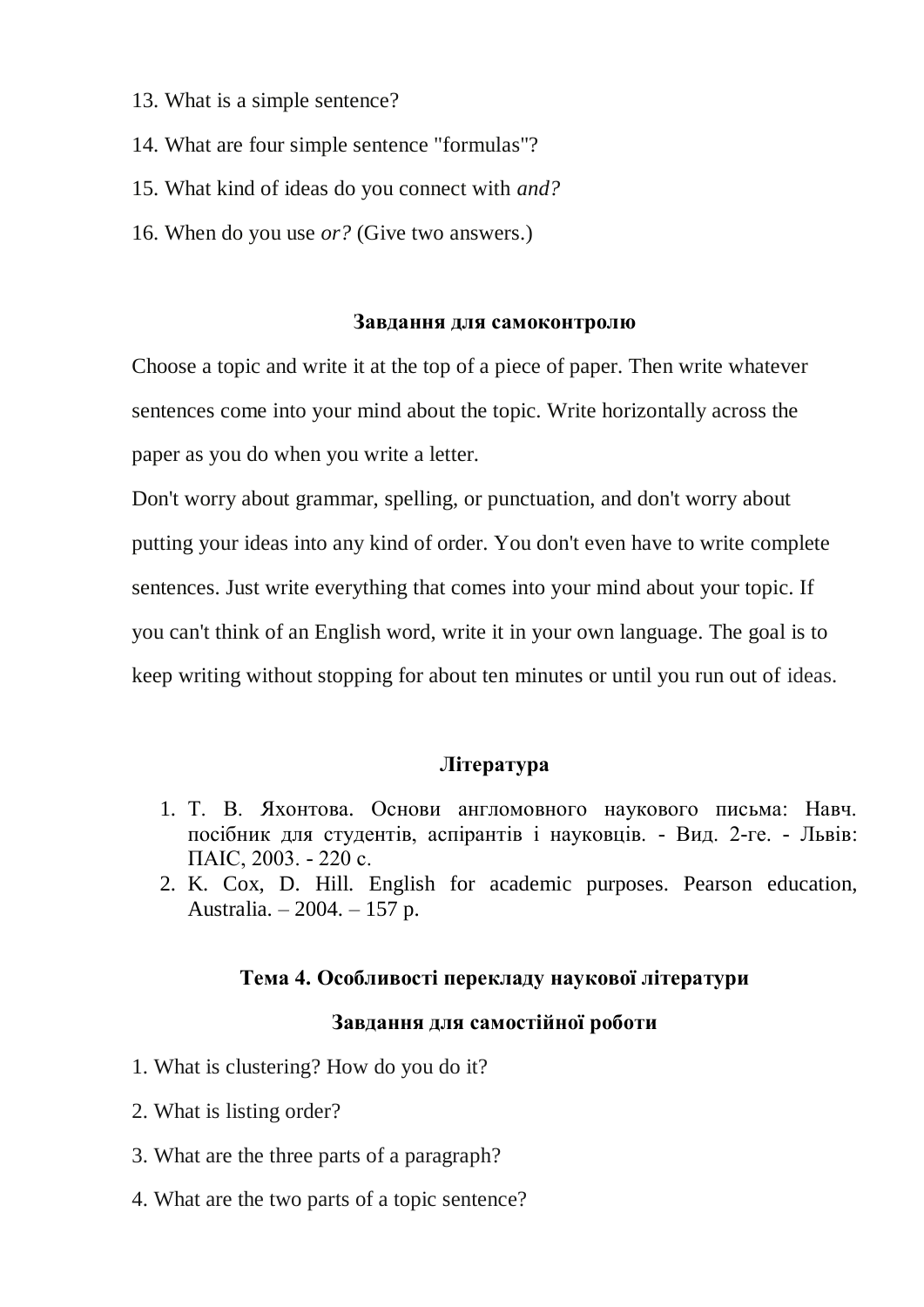- 5. What does the controlling idea do?
- 6. What are transition signals? What are some listing-order transition signals?
- 7. What is unity in a paragraph?
- 8. What are two ways to write a concluding sentence?
- 9. What is an outline? How does an outline help writers?
- 10. What is the formula for a compound sentence?
- 11. Where do you put a comma in a compound sentence?
- 12. What are two common sentence errors?
- 13. What are two ways to correct them?

#### **Step 1 Prewrite to get ideas.**

- Make a list to get main ideas and details about your topic.
- Edit your list. Choose two to four main points.
- Make an outline. Make a form for yourself like the one on page 52.

Your outline should include all three parts of a paragraph: topic

sentence, supporting sentences (main points), and concluding

sentence.

#### **Step 2 Write the first draft.**

- Write ROUGH DRAFT at the top of your paper.
- Use a listing-order signal to introduce each new main point. Also, use a conclusion signal with the concluding sentence.
- Write two or three additional sentences to explain each main point.
- Include at least three compound sentences somewhere in your paragraph.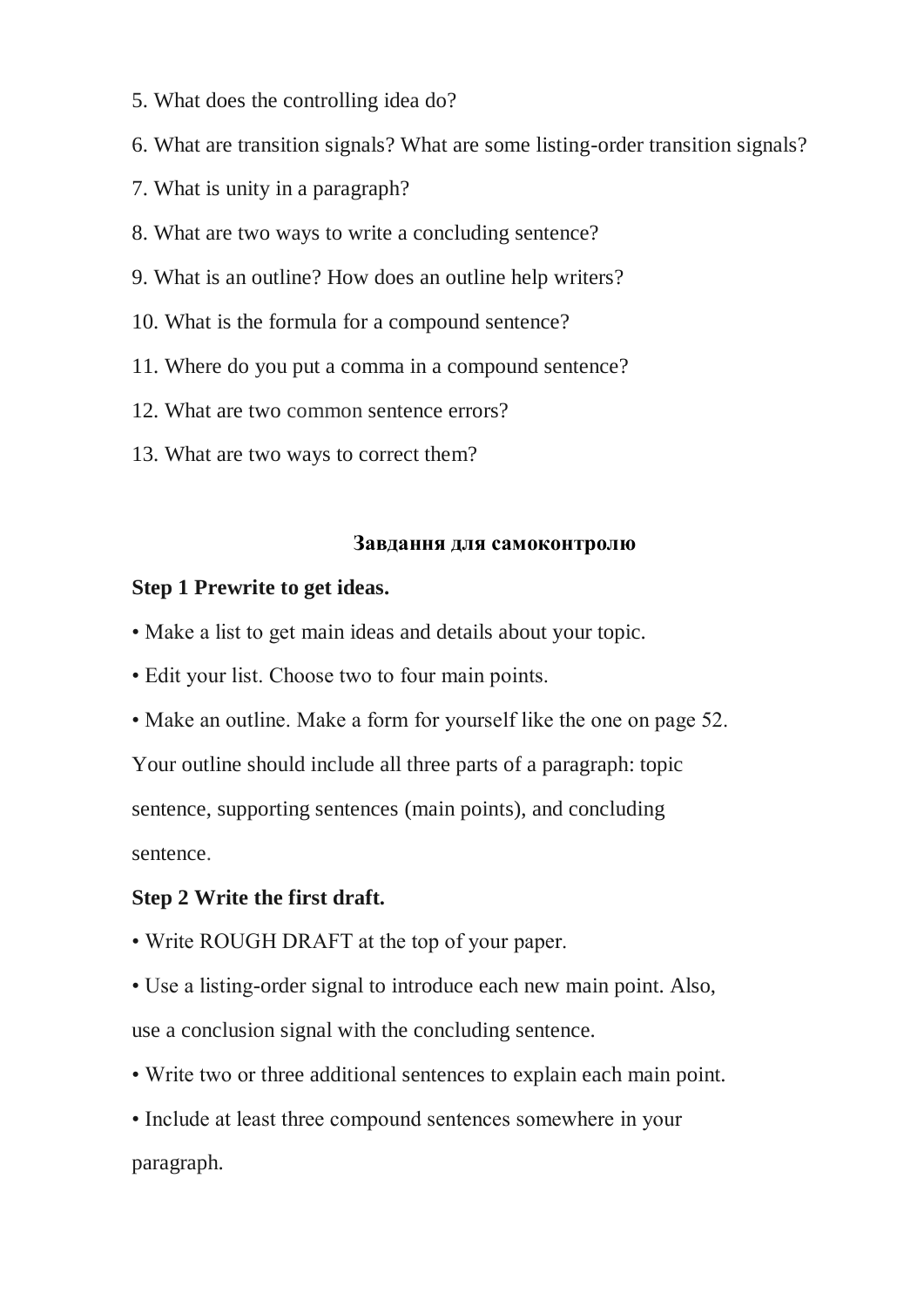# **Step 3 Edit the first draft.**

• Edit your paragraph with a partner as you have done in Chapter **1.**

Use the Reader's Response 2B and Writer's Self-Check 2B on pages

196 and 197.

# **Step 4 Write the final copy.**

• Write a neat final copy of your paragraph to hand in to the teacher.

Your teacher may also ask you to hand in your prewriting, your

outline, and your other drafts.

# **Література**

- 1. R. Jordan. Academic Writing Course: Study skills in English. Longman,  $2008. - 160$  p.
- 2. D. Milan. Developing reading skills. Second edition. McGraw-Hill publishing company, 1987. – 471 p.
- 3. A. Oshima, A. Hogue. Writing academic English 4<sup>th</sup> edition. Pearson, 2006.  $-335$  p.

# **Тема 5. Технологія оформлення наукових писемних робіт**

# **Завдання для самостійної роботи**

- 1. What is clustering? How do you do it?
- 2. What is listing order?
- 3. What are the three parts of a paragraph?
- 4. What are the two parts of a topic sentence?
- 5. What does the controlling idea do?
- 6. What are transition signals? What are some listing-order transition signals?
- 7. What is unity in a paragraph?
- 8. What are two ways to write a concluding sentence?
- 9. What is an outline? How does an outline help writers?